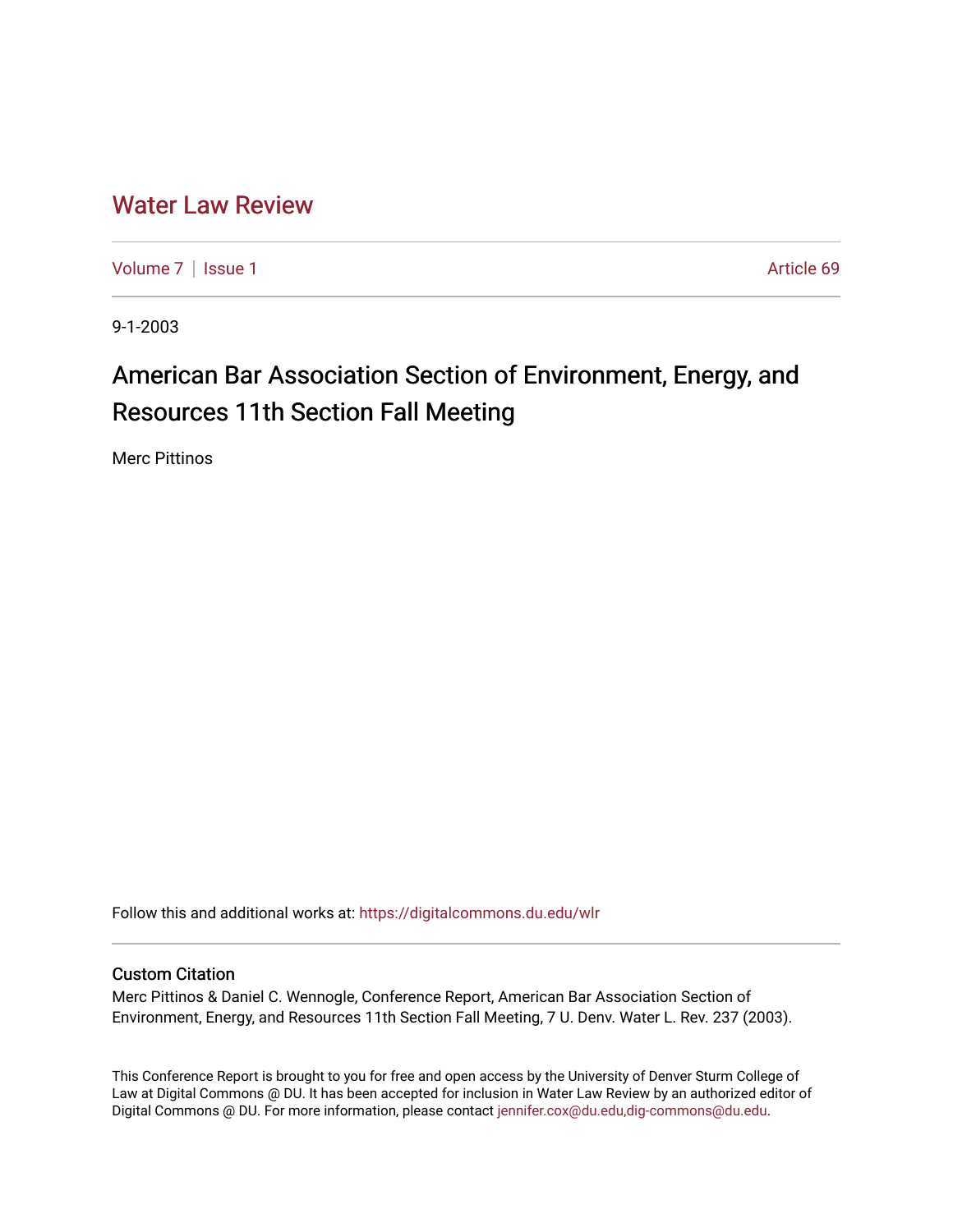# **AMERICAN BAR ASSOCIATION SECTION OF ENVIRONMENT, ENERGY, AND RESOURCES 1 ITH SECTION FALL MEETING**

#### **Washington, DC October 8-12, 2003**

Every year hundreds of natural resource, environmental, and energy attorneys from across the country join at the ABA Section of Environment, Energy, and Resources annual conference. For water attorneys, the focus of the 11th section meeting was squared upon the intersection of water quality and water quantity. As population and demand for water increases, and businesses and municipalities increase their use of water, an interesting conflict develops. Environmental laws, written to address quality, are increasingly being used to address quantity issues. As the pressures on water useespecially in the East-grow, the conflicts between environmental laws and the doctrines of prior appropriation and riparianism will continue to provide some of the most interesting fluctuations and adaptations in natural resources and environmental law.

#### **DAY ONE**

#### **AGRICuLTuRAL ENVIRONMENTAL MANAGEMENT OF WATER IMPACTS**

# **CONCENTRATED ANIMAL FEEDING OPERATIONS: AN UNSATISFACTORY SET OF NEW REGULATIONS**

Barclay Rodgers of the Sierra Club spoke about concentrated animal feeding operations ("CAFOs") and some potential problems with new EPA regulations that may limit the enforcement of the CWA with respect to these entities. The crux of Mr. Rodgers' presentation centered on new EPA regulations regarding agricultural storm water exemptions that may provide a loophole for CAFOs whose operations produce bacteria and nutrients that end up in rivers and streams. Mr. Rodgers noted that bacteria and nutrients are classified as pollutants. He also noted that, while the term CAFO is not defined in the CWA, it does expressly designate those entities as point sources and subjects them to regulation and NPDES permitting requirements.

Mr. Rodgers stated that the old regulations forbade discharges by CAFOs without a permit, regardless of whether the discharge came from the animal feeding facility itself or came as a result of storm water washing animal waste off the land where the CAFO disposed of it. However, Mr. Rodgers called attention to provisions in the current regulations that exempt such storm water discharges so long as the CAFO has complied with its nutrient management plan. The new regulations hold CAFOs to a "best management practices" standard with respect to the disposal or application of animal waste to land. This requires the CAFO to draft a nutrient management plan and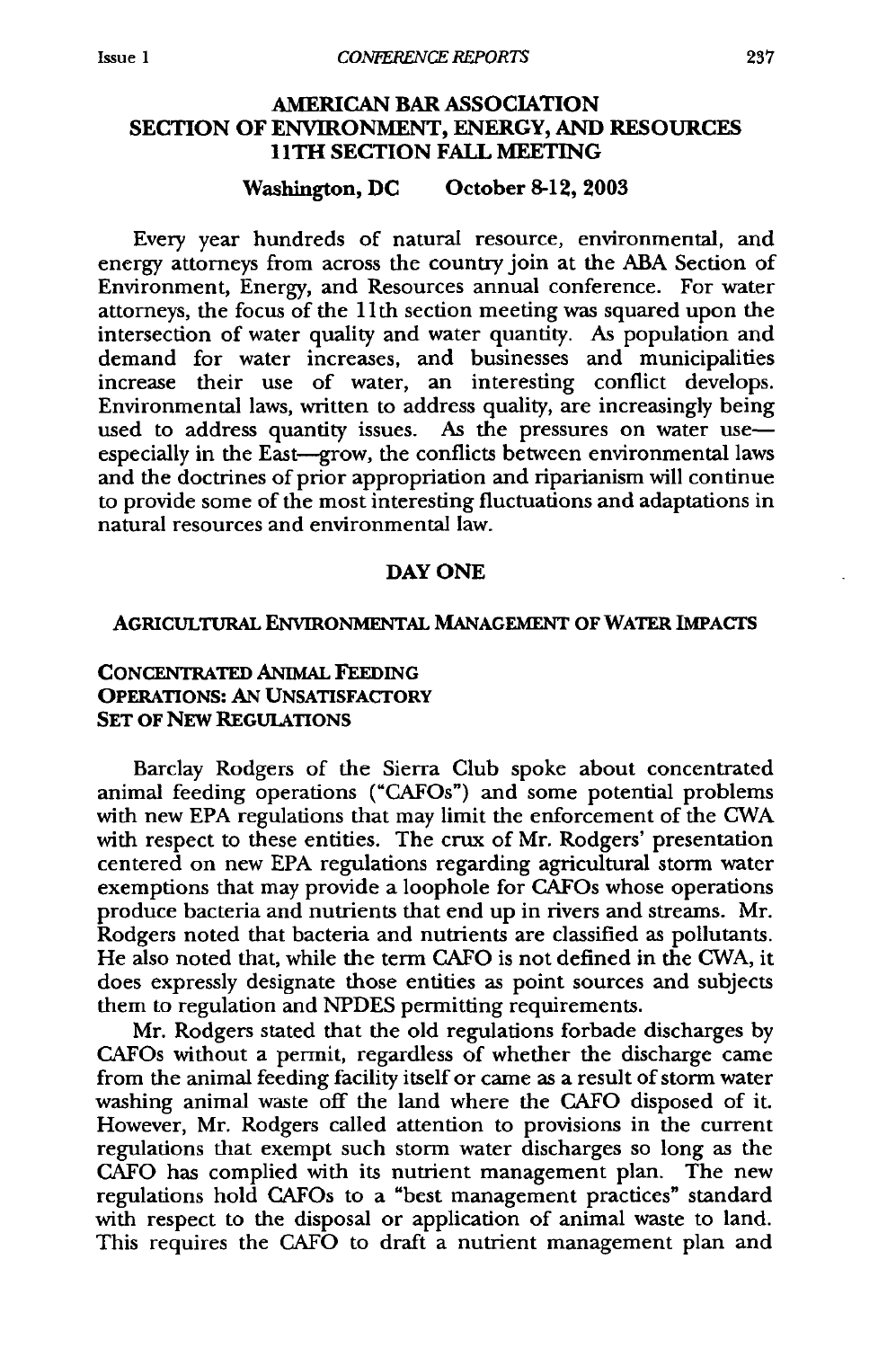comply with its provisions. The new regulations apply the agricultural storm water discharge exception to storm water discharges when CAFOs dispose of their waste in accordance with their nutrient management plan.

Mr. Rodgers claimed the **EPA** lacks authority to interpret the agricultural storm water exemption in this manner. In essence, he argues, the **CAFO,** as a point source, must be regulated and the **EPA** cannot interpret the law in a way that causes inconsistent enforcement. Specifically, he argues that if a **CAFO** is a point source, including when it disposes of waste on land, then it must be regulated as such. To provide an exemption simply because the **CAFO** disposed of the waste in accordance with the CAFOs own management plan strips the law of its force and meaning. Mr. Rodgers also questioned the propriety and effectiveness of the new regulations' nutrient management plan process and discharge minimization requirements in controlling waste.

#### **CONCENTRATED ANIMAL FEEDING OPERATIONS REGUIATIONS**

Don Parrish of the American Farm Bureau provided a different viewpoint on the agricultural storm water discharge exemption for discharges from CAFO animal waste disposal sites. Mr. Parrish first contextualized the issue by providing statistics about poultry and livestock production and a glimpse of the market forces at play in these industries. Mr. Parrish then posited that the states currently regulate agricultural storm water discharges sufficiently and the EPA regulations could only add an unnecessary level of regulation and cost. As for the agricultural storm water exemption for CAFOs, he claimed the EPA lacked the authority to define "discharge" broadly or to narrow the exemption.

Essentially, Mr. Parrish argued that regulation of storm water discharges containing animal waste from CAFOs fell within the province of the states and that EPA could tread only lightly in this area. This provided a contrasting view to the one put forth by Mr. Rodgers, but at the root of both presentations was the EPAs interpretation and application of the agricultural storm water exemption, which remains undefined in the Act and subject to considerably different interpretations.

#### **DON ELIvRIO'S** Cow: **DEL MONTE, ISO, AND WATER IN COSTA RICA**

Ott6n Solis from the University of Costa Rica spoke about the **Del** Monte fruit company and how its large pineapple plantation affects the water and the community of a small Costa Rican town. Mr. Solis explained that the company's presence brought both benefits and problems for the people of the town. He identified two major problems with respect to water: (1) Del Monte planted on sloped ground above the town causing changes in soil and water composition,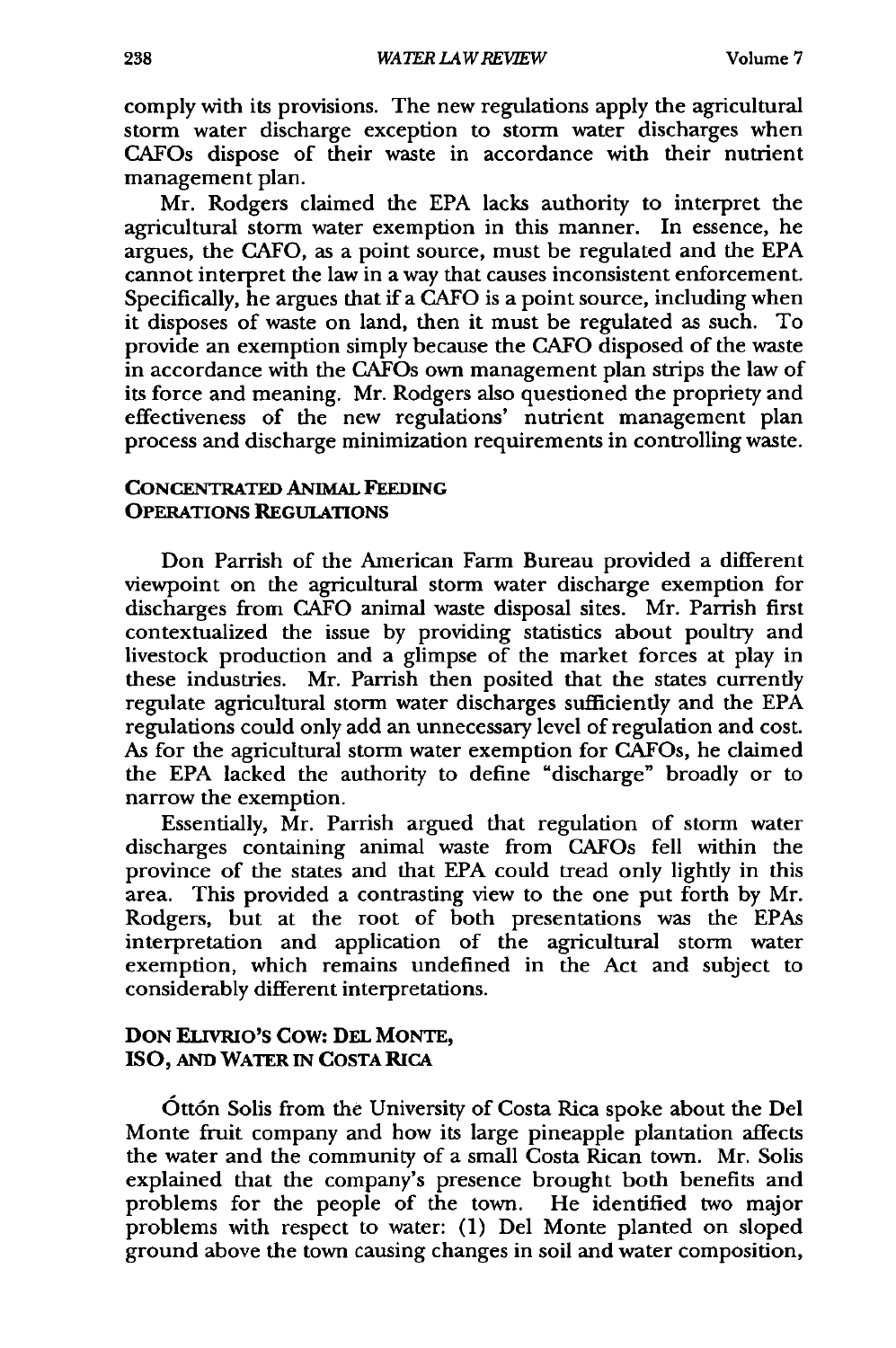quality and quantity for the people below; and (2) the problem of scarcity and pineapple harvesting as a water intensive activity. The citizens of the town must cope with drought conditions in the summer and floods in the winter, as well as changes in water quality because of Del Monte's operations.

After identifying the problems, Mr. Solis explained the legal recourse. He noted that the Costa Rican system required reconciliation for harm it had caused, and that Del Monte had complied. However, Mr. Solis felt the reconciliation measures were ineffective at addressing local concerns, and cited a disconnect between local needs and legislation as the reason why local farmers had begun to organize and demand greater regulation over Del Monte. He felt the government regulators in the country's capital were too far removed, and too unconcerned with the farmer's plight, to regulate effectively, but noted that ad hoc regulation defined the Costa Rican system. This, he feels, leaves many with inadequate recourse to their water problems.

Mr. Solis then proposed that the regulation process should be standardized to provide environmental control pursuant to the purpose and mandate of ISO 14000. **ISO** 14000 is an environmental management system comprised of methods and standards, formed by the Organization de Standards International (ISO), to be used by multinational corporations to address environmental problems worldwide. Companies can use the guidelines in ISO 14000 to help address environmental problems, and can be certified by the ISO if in compliance. ISO 14000 is not the law of Costa Rica, and compliance by leaders of industry is voluntary. Mr. Solis nonetheless thinks ISO 14000 provides a good framework for a more effective regulatory system in Costa Rica.

#### **DAY TWO**

#### **RIPARLANISM:** NEW **CHALLENGES FOR AN OLD** DOCTRINE

Increasing population, pollution, and demand together pressure riparianism in new and diverse ways. Water quality increasingly has effects upon water quantity. The panelists addressed these problems in the context of the changing doctrine of riparian water law.

#### **TMDL AND ESA CONTRoLS OVER WATER BODIES IMPACTED BY FLOW AND TEMPERATURE PROBLEMS**

As Mark **A.** Ryan, Assistant Regional Counsel for EPA Region Ten, noted in his introduction, "temperature and flow problems pose daunting obstacles to restoring the health of affected ecosystems while allowing agriculture and development that depends upon the use of impacted water bodies." Mr. Ryan focused his presentation on the Pacific Northwest where government agencies have confronted the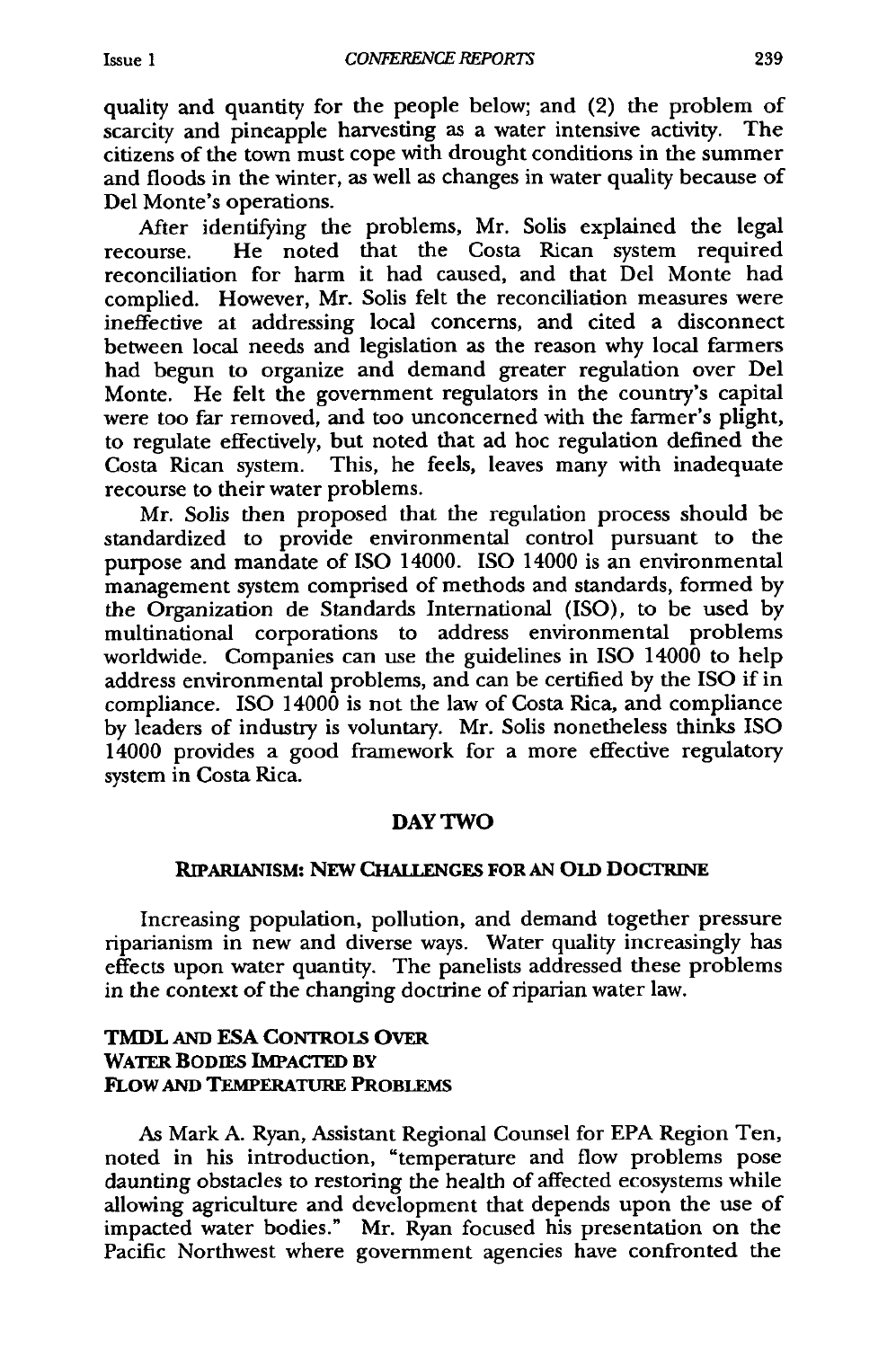challenges of species protection, pollution, and prior appropriation.

Throughout the West, rivers are often over appropriated. The impacts on ecosystems are two-fold. First, diversion can reduce and even eliminate habitat. Second, with less water in the stream, pollution and temperatures increase and have greater impacts upon habitat. Mr. Ryan explained the efforts of the EPA, the National Marine Fisheries Service, and the United State Fish and Wildlife Service to streamline the requirements of the Clean Water Act, the Endangered Species Act, and the doctrine of prior appropriation. As he explained, decreased flow rates increase both temperature and effluent concentration. These increases can have serious impacts upon endangered species. As a result, in states like Oregon, farmers are being required to reduce appropriations to allow greater flows for salmon runs.

# **THE CLEAN WATER ACT AND THE ROLE OF** FLOW IN **STATE** WATER **QUALITY** STANDARDS **AND NPDES PERMITTING**

Like Mr. Ryan, Ms. Williams, from the **EPA** Office of Regional Counsel, Region One, focused her presentation on the intersection of water quality and quantity. She highlighted four problems with inadequate flows. First, stream flow reductions have adverse effects on aquatic species because lower flows eliminate fish passages, reduce protective cover, increase predation and temperatures, and reduce spawning habitat. Second, reduced flow increases aquatic organisms' exposure to toxic concentrations of chemicals from wastewater discharge. Third, with less habitat and smaller food supplies, native species can weaken and become more susceptible to disease. Fourth, reduced flow results in greater concentrations of pollutants and increases the difficulty of meeting water quality standards.

As Ms. Williams noted, the Clean Water Act contains no provisions for flow. She explained the New England Region's efforts to address flow rates through various provisions of the Clean Water Act. These provisions include the adoption and implementation of state water quality standards, National Pollution Discharge Elimination System ("NPDES") permitting, establishment of Total Maximum Daily Load limits ("TMDLs"), section 401 certifications of federal permits and licenses, and section 404 permitting.

Vermont, for example, has implemented stream flow protections that prohibit all aggregate uses from diminishing natural flow in Class A streams by more than 5 percent. Additionally, the NPDES program provides an incentive for discharges to increase flows, especially on streams with the lowest flows. Discharges can face huge compliance expenses in meeting water quality standards on streams and rivers with low flows. Although the NPDES permitting does not directly address flow rates, discharges may take measures to increase flow rates so they do not have to treat pollution. Finally, the New England states are also using section 401 certifications to impose minimum stream flow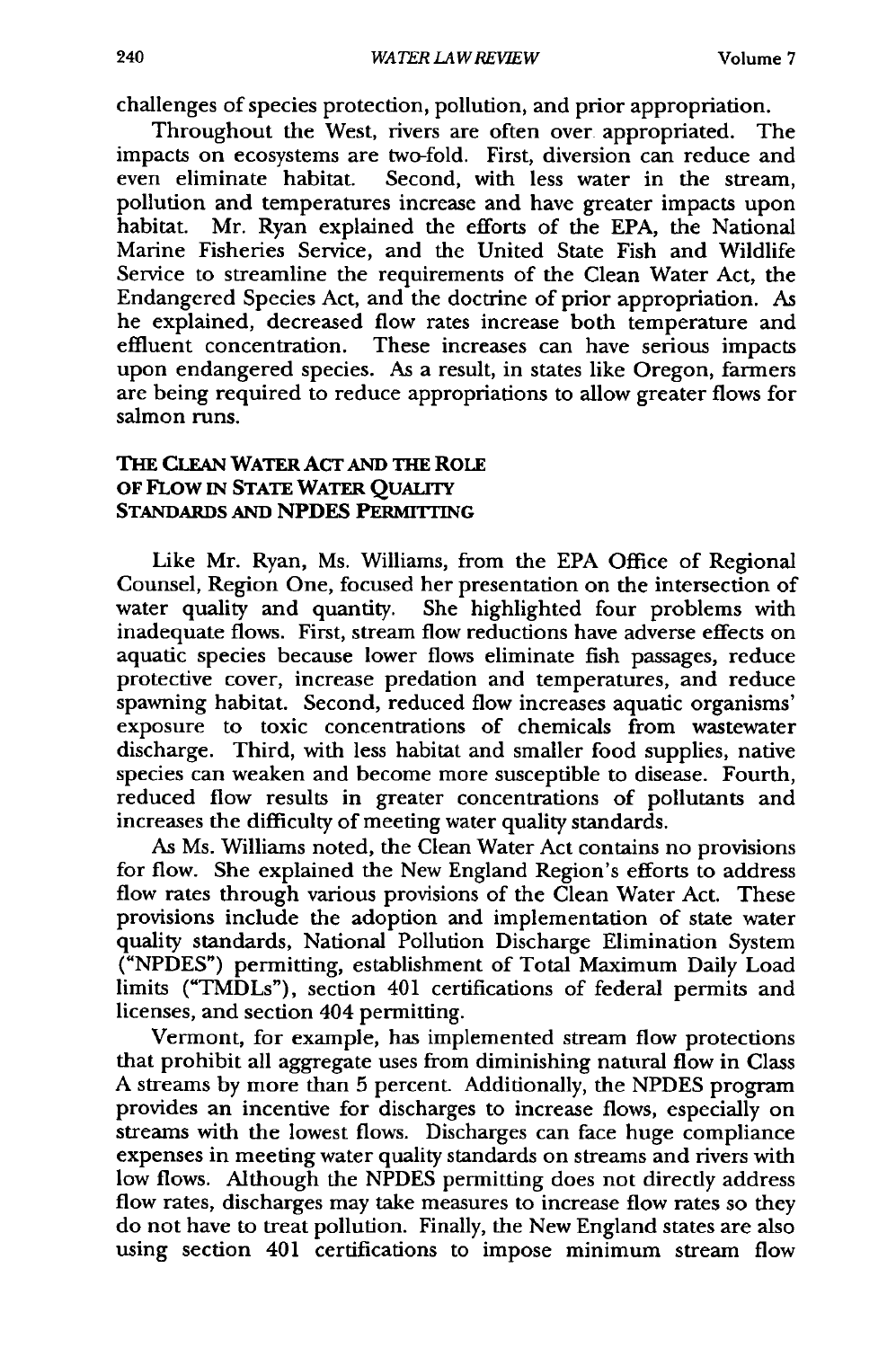conditions on section 404 permits and FERC licenses. Ms. Williams noted that these certifications are playing an especially important role since the deregulation of electricity production in New England. Deregulation has brought an onslaught of natural gas power plants that have and will continue to impact adversely flow rates throughout the region.

The problems New England faces are not unique. Increasing pressure on water supplies is affecting water quality. New England's small states, many rivers, and growing population, however, have created unique opportunities for solving flow problems that will be mirrored across the country.

# **THE** RISE **OF ENVIRONMENTAL REGULATION AND** THE **DECLINE** OF THE **COMMON** LAW RIPARIAN **DOCTRINE**

George **A.** Somerville, Troutman Sanders, LLP, called for a "comprehensive re-evaluation of the enormously detailed, complex, costly, and time-consuming regulatory structure that has been erected" and impedes public water supply development. He points out that environmental statutes and regulations have made the riparian doctrine almost irrelevant and predicts the cumulative nature of the regulations impose and will continue to create a hurdle far more stringent than the limitations of reasonable use. After discussing the various environmental laws affecting public water supply development, Mr. Somerville concluded with a call for moderation, recognition of competing uses, and the need to accommodate the development of public water supplies.

# **CLEAN** WATER ACT **UPDATE-JURISDICTION AND** PROGRAMS

#### **CLEAN** WATER ACT **UPDATE,** AUrUMN **2003**

Margaret Strand, of Venable, Baetjer, Howard & Civiletti, LLP, discussed the limitations of the Clean Water Act ("CWA") in addressing certain environmental problems faced by society today. She posited that the CWA might not be flexible enough to deal with these problems. First, she noted that while geographically broadreaching, the CWA has jurisdiction over a limited number of activities. She reiterated that the CWA says one cannot add a *pollutant* from a *point source* into *navigable waters,* and noted that controversy exists with respect to the interpretation of each of these terms. She called attention to some particularly problematic terms in the act such as "neighboring," "perennial," "intermittent," and "perennial waters" and stated that the current administration favors interpretations that seek to limit the jurisdiction of the CWA. With a battle over the jurisdictional reach of the act, the interpretation of these vital terms becomes quite important. Ms. Strand concluded that current statutory

**Issue 1**